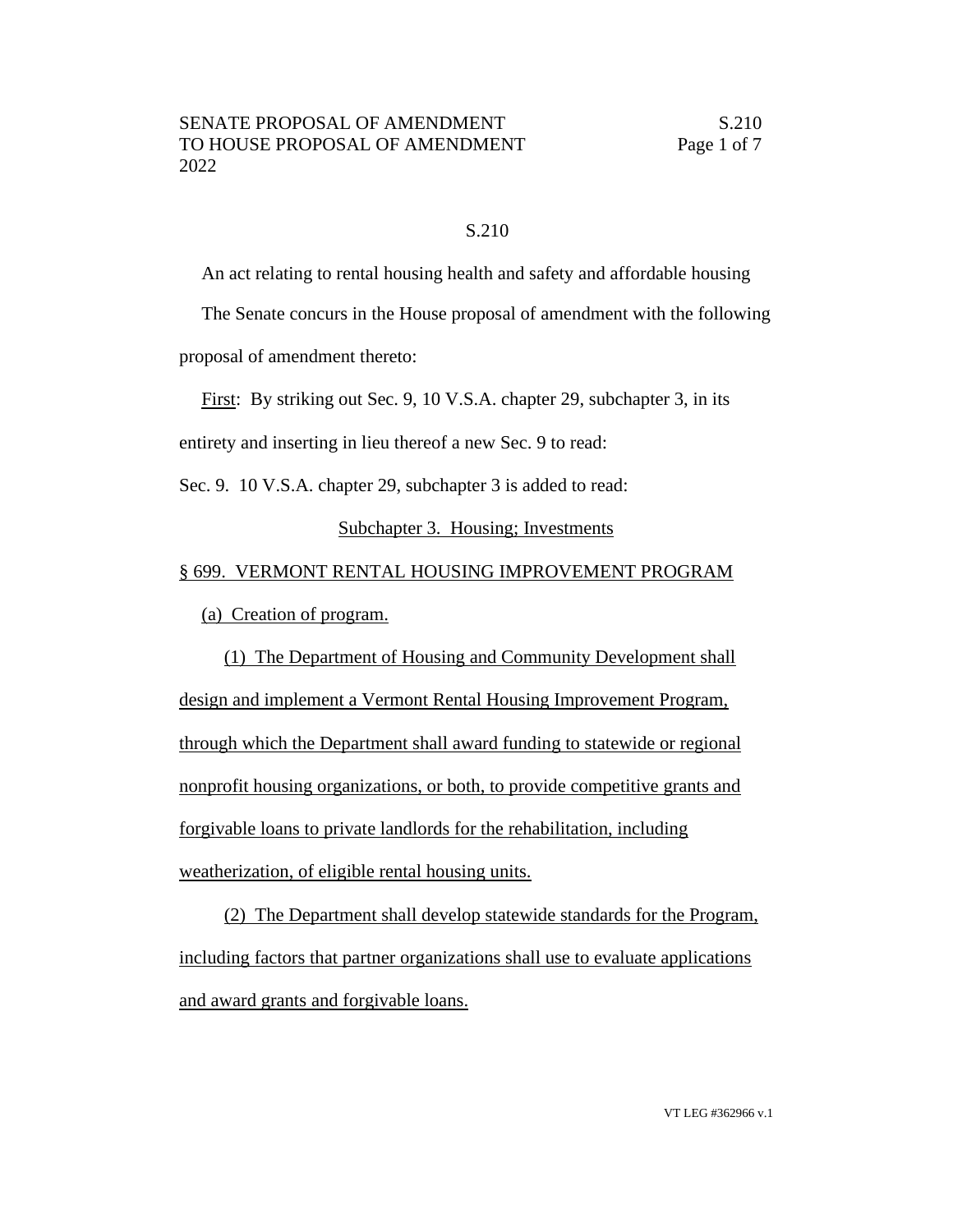(b) Eligible rental housing units. The following units are eligible for a grant or forgivable loan through the Program:

(1) Non-code compliant. The unit does not comply with the

requirements of applicable building, housing, or health laws.

(2) New accessory dwelling. The unit will be a newly created accessory

dwelling unit that meets the requirements of 24 V.S.A. § 4412(1)(E).

(c) Administration. The Department shall require a housing organization that receives funding under the Program to adopt:

(1) a standard application form that describes the application process and includes instructions and examples to help landlords apply;

(2) an award process that ensures equitable selection of landlords,

subject to a housing organization's exercise of discretion based on the factors adopted by the Department pursuant to subsection (a) of this section; and

(3) a grant and loan management system that ensures accountability for funds awarded.

(d) Program requirements applicable to grants and forgivable loans.

(1) A grant or loan shall not exceed \$50,000.00 per unit. In determining the amount of a grant or loan, a housing organization shall consider the number of bedrooms in the unit and whether the unit is being rehabilitated or newly created.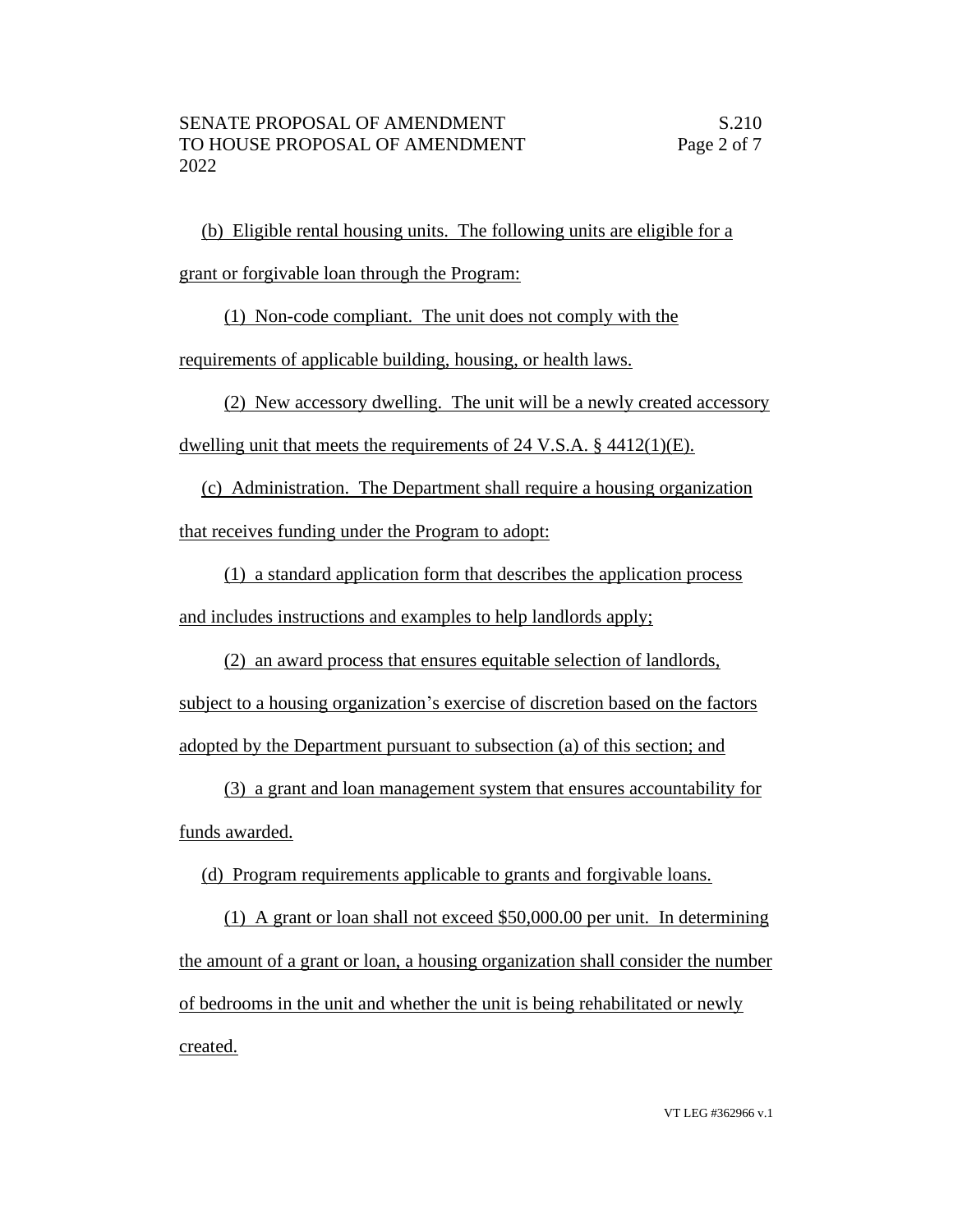(2) A landlord shall contribute matching funds or in-kind services that equal or exceed 20 percent of the value of the grant or loan.

(3) A project may include a weatherization component.

(4) A project shall comply with applicable building, housing, and health laws.

(5) The terms and conditions of a grant or loan agreement apply to the original recipient and to a successor in interest for the period the grant or loan agreement is in effect.

(6) The identity of a recipient and the amount of a grant or forgivable loan are public records that shall be available for public copying and inspection and the Department shall publish this information at least quarterly on its website.

(e) Program requirements applicable to grants. For a grant awarded under subdivision (b)(1) of this section for a unit that is non-code compliant, the following requirements apply for a minimum period of five years:

(1) A landlord shall coordinate with nonprofit housing partners and local coordinated entry organizations to identify potential tenants.

 $(2)(A)$  Except as provided in subdivision  $(2)(B)$  of this subsection (e), a landlord shall lease the unit to a household that is exiting homelessness or actively working with an immigrant or refugee resettlement program.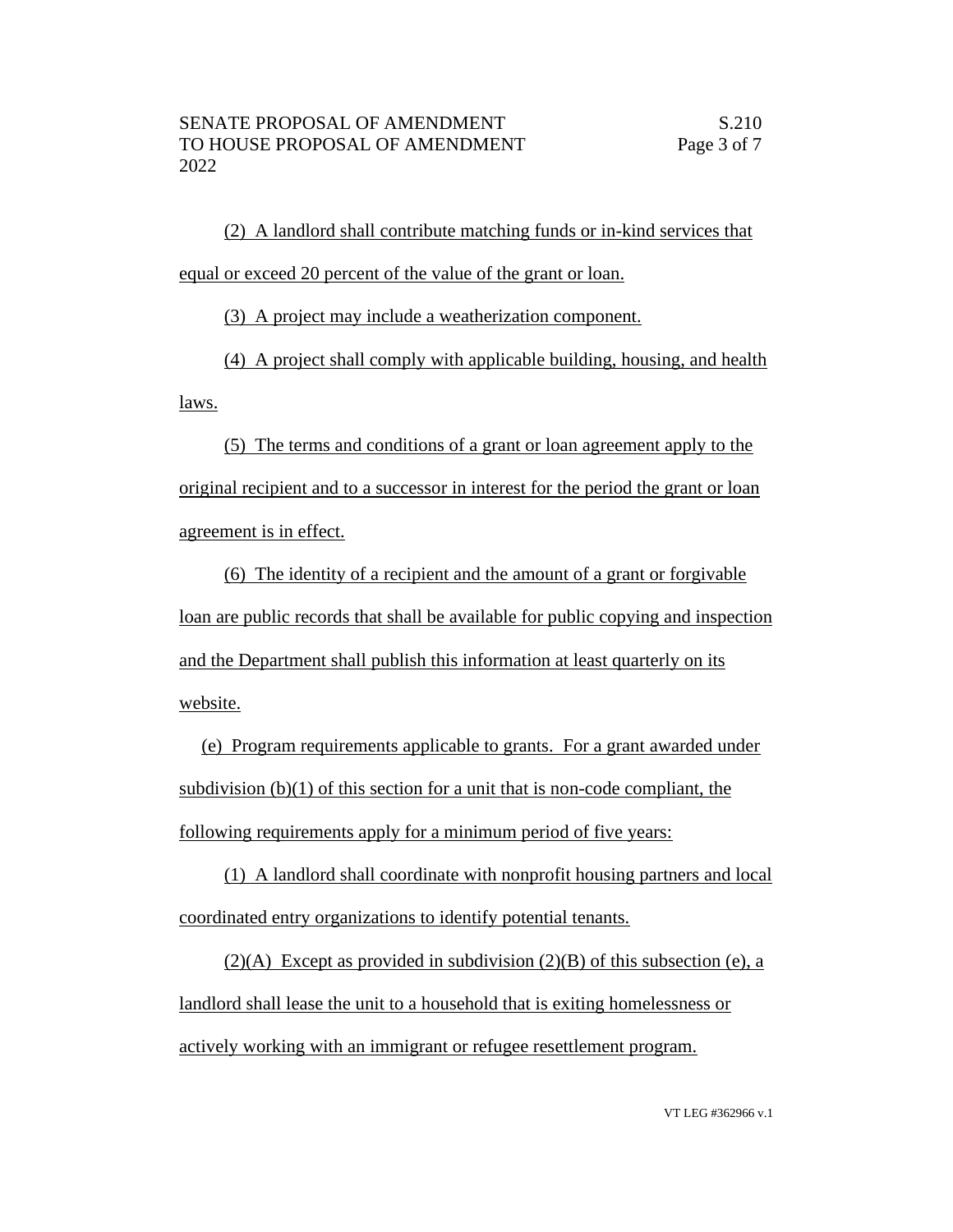(B) If, upon petition of the landlord, the Department or the housing organization that issued the grant determines that a household exiting homelessness is not available to lease the unit, then the landlord shall lease the unit:

(i) to a household with an income equal to or less than 80 percent of area median income; or

(ii) if such a household is unavailable, to another household with the approval of the Department or housing organization.

(3)(A) A landlord shall accept any housing vouchers that are available to pay all, or a portion of, the tenant's rent and utilities.

(B) If no housing voucher or federal or State subsidy is available, the total cost of rent for the unit, including utilities not covered by rent payments, shall not exceed the applicable fair market rent established by the Department of Housing and Urban Development.

(4)(A) A landlord may convert a grant to a forgivable loan upon approval of the Department and the housing organization that approved the grant.

(B) A landlord who converts a grant to a forgivable loan shall receive a 10 percent credit for loan forgiveness for each year in which the landlord participates in the grant program.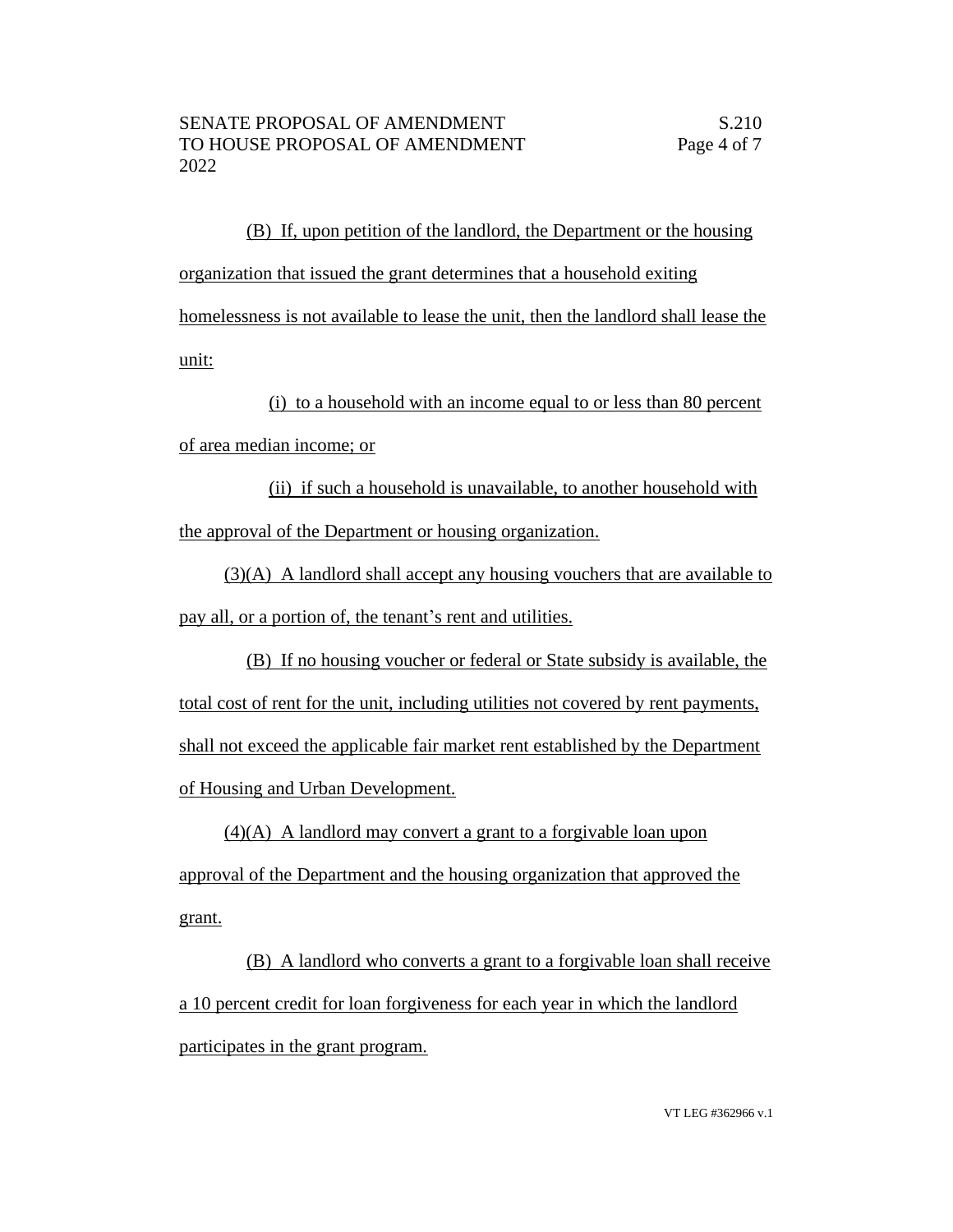(f) Requirements applicable to forgivable loans. For a forgivable loan awarded under subdivision (b)(1) of this section for a unit that is non-code compliant, the following requirements apply for a minimum period of

10 years:

(1)(A) A landlord shall accept any housing vouchers that are available to pay all, or a portion of, the tenant's rent and utilities.

(B) If no housing voucher or federal or State subsidy is available, the cost of rent for the unit, including utilities not covered by rent payments, shall not exceed the applicable fair market rent established by the Department of Housing and Urban Development.

(2) The Department shall forgive 10 percent of the amount of a

forgivable loan for each year a landlord participates in the loan program.

(g) Requirements for an accessory dwelling unit.

(1) For a grant or forgivable loan awarded under subdivision (b)(2) of this section for a unit that is a new accessory dwelling unit, the total cost of rent for the unit, including utilities not covered by rent payments, shall not exceed the applicable fair market rent established by the Department of Housing and Urban Development.

(2) A landlord shall not offer an accessory dwelling unit created through the Program as a short-term rental, as defined in 18 V.S.A. § 4301.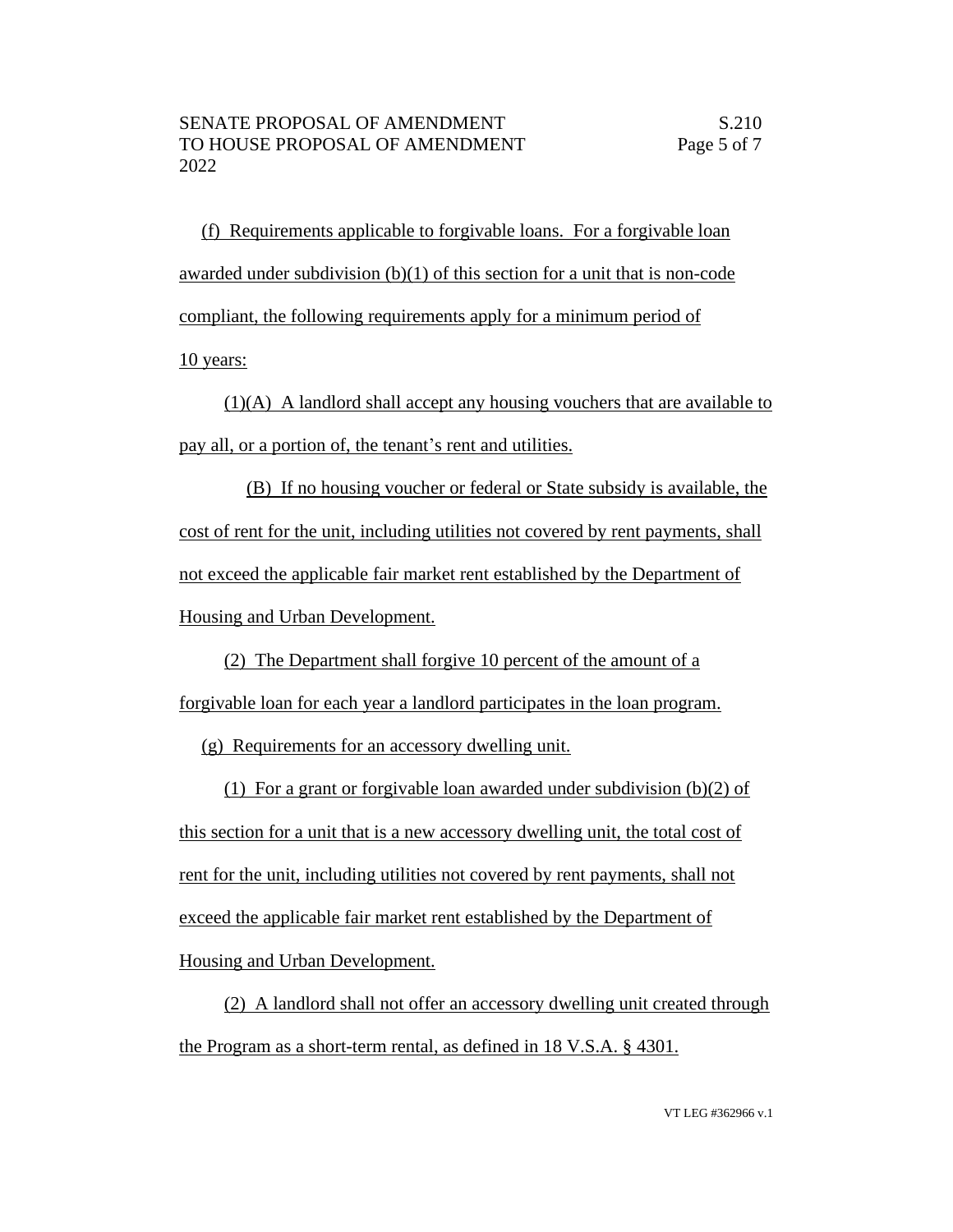(h) Lien priority. A lien for a grant converted to a loan or for a forgivable loan issued pursuant to this section is subordinate to:

(1) a lien on the property in existence at the time the lien for rehabilitation and weatherization of the rental housing unit is filed in the land records; and

(2) a first mortgage on the property that is refinanced and recorded after the lien for rehabilitation and weatherization of the rental housing unit is filed in the land records.

Second: By striking out Sec. 11, appropriations, in its entirety and inserting in lieu thereof a new Sec. 11 to read:

## Sec. 11. APPROPRIATIONS

(a) Purpose. The purpose of the appropriations in this section are:

(1) to respond to the far-reaching public health and negative economic

impacts of the COVID-19 pandemic; and

(2) to ensure that Vermonters and Vermont communities have an adequate supply of safe, affordable housing.

(b) Appropriations. In fiscal year 2022, the amount of \$20,400,000.00 is appropriated from the America Rescue Plan Act (ARPA) – Coronavirus State Fiscal Recovery Funds as follows: